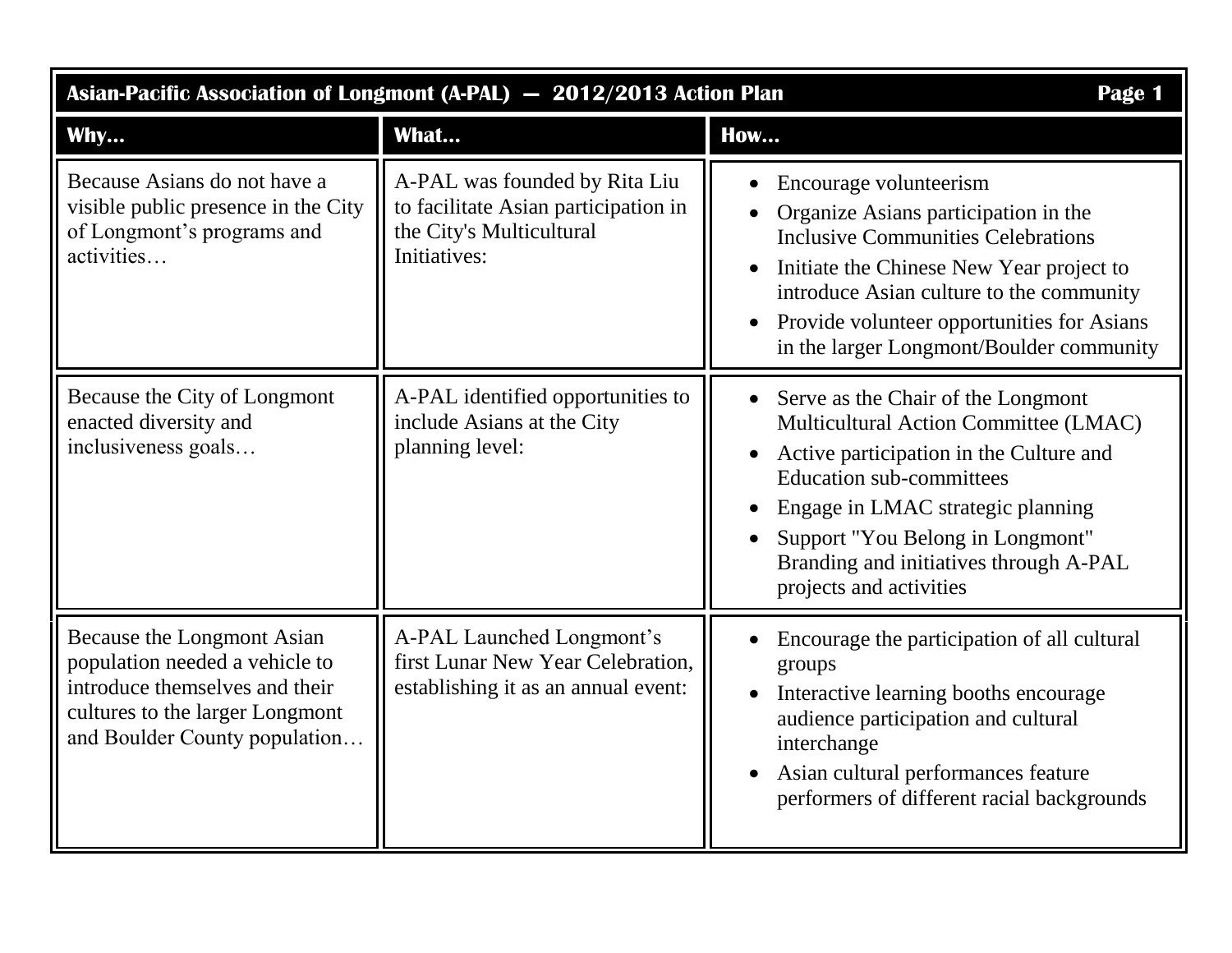| Asian-Pacific Association of Longmont (A-PAL) - 2012/2013 Action Plan<br>Page 2  |                                                                                                               |                                                                                                                                                                                                                                                                                                                                                                                                                                                                                                                                                                                                                       |  |
|----------------------------------------------------------------------------------|---------------------------------------------------------------------------------------------------------------|-----------------------------------------------------------------------------------------------------------------------------------------------------------------------------------------------------------------------------------------------------------------------------------------------------------------------------------------------------------------------------------------------------------------------------------------------------------------------------------------------------------------------------------------------------------------------------------------------------------------------|--|
| Why                                                                              | What                                                                                                          | How                                                                                                                                                                                                                                                                                                                                                                                                                                                                                                                                                                                                                   |  |
| Because social habits begin early<br>in life                                     | A-PAL works with schools to<br>expose children to the Longmont<br>Asian community and its cultures:           | Partner with the Silver Creek Leadership<br>$\bullet$<br>Academy on the annual Chinese New Year<br>project and engage the students throughout<br>the entire process<br>Cultural activities at the Alternatives for<br><b>Youth Culture Day</b><br>Language and culture lessons to prepare<br>Silver Creek students for their China Trip<br>Hands-on culture lessons for a Hygiene<br><b>Elementary School project</b><br>Origin of Chinese Characters lessons at the<br>Niwot High School's Diversity Day<br>Participate in St. Vrain Valley School<br><b>District Technology Fairs</b><br>(complete list on request) |  |
| Because it is important to reach<br>outside of our own cultural<br>comfort zones | A-PAL participates and maintains<br>a presence in other cultural events<br>in Longmont and Boulder<br>County: | Martin Luther King, Jr. Day speeches<br>Cultural activities at Festival on Main<br>Volunteer at Cinco de Mayo<br>$\bullet$<br><b>Support Black History Day</b><br>Participate in Boulder Asian Pacific<br>Alliance's (BAPA) planning, and<br>volunteer at the Boulder Asian Festivals<br>(complete list on request)                                                                                                                                                                                                                                                                                                   |  |